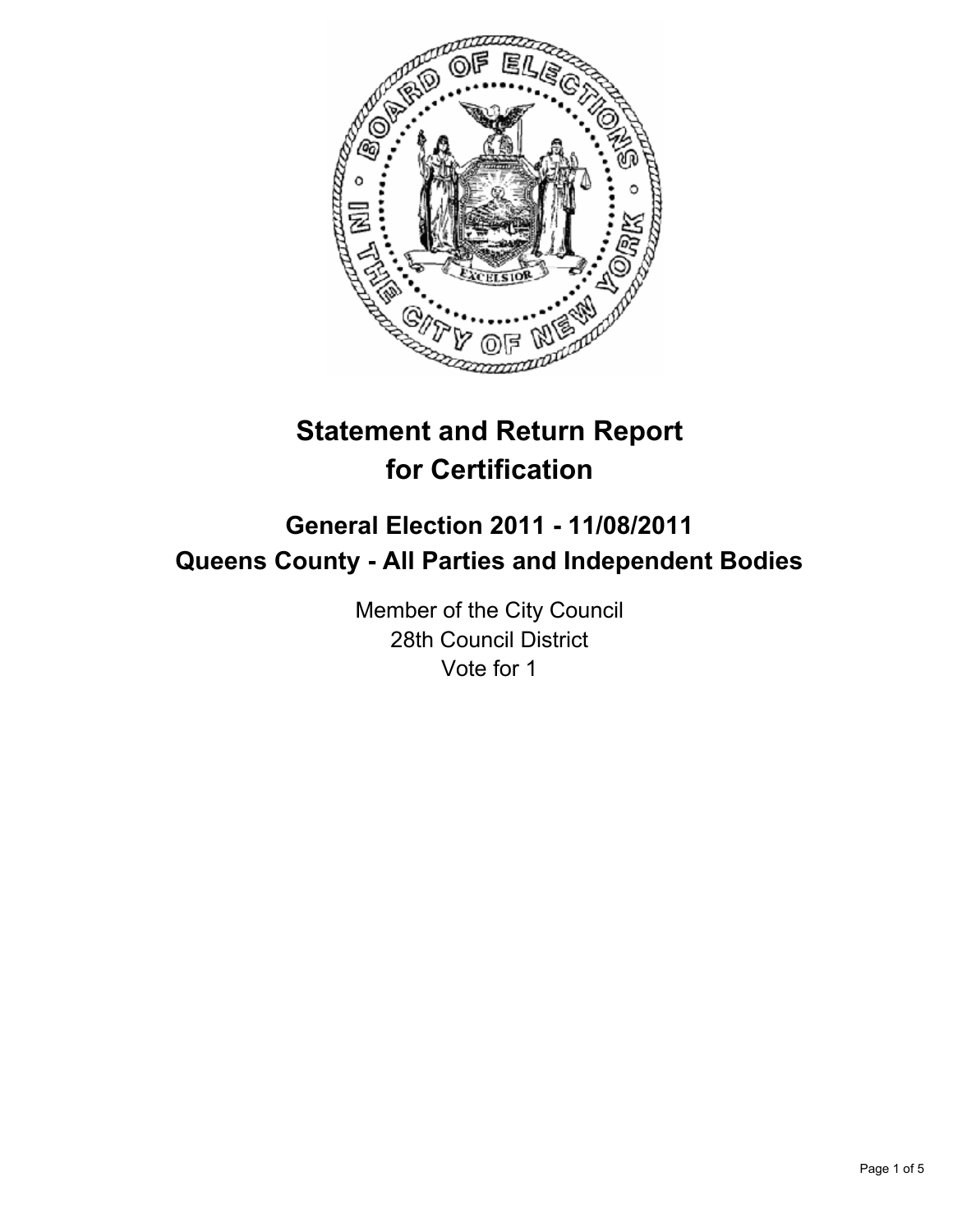

### **Assembly District 25**

| PUBLIC COUNTER                                           | 101            |
|----------------------------------------------------------|----------------|
| <b>EMERGENCY</b>                                         | 0              |
| ABSENTEE/MILITARY                                        | 17             |
| FEDERAL                                                  | 0              |
| <b>SPECIAL PRESIDENTIAL</b>                              | 0              |
| <b>AFFIDAVIT</b>                                         | $\overline{2}$ |
| <b>Total Ballots</b>                                     | 120            |
| Less - Inapplicable Federal/Special Presidential Ballots | 0              |
| <b>Total Applicable Ballots</b>                          | 120            |
| <b>RUBEN WILLS (DEMOCRATIC)</b>                          | 61             |
| ALBERT BALDEO (WRITE-IN)                                 | 1              |
| MICHAEL DUVALLE (WRITE-IN)                               | 25             |
| NO NAME (WRITE-IN)                                       | 1              |
| <b>Total Votes</b>                                       | 88             |
| Unrecorded                                               | 32             |

#### **Assembly District 27**

| <b>PUBLIC COUNTER</b>                                    | 34             |
|----------------------------------------------------------|----------------|
| <b>EMERGENCY</b>                                         | 0              |
| ABSENTEE/MILITARY                                        | $\overline{2}$ |
| FEDERAL                                                  | 0              |
| <b>SPECIAL PRESIDENTIAL</b>                              | 0              |
| AFFIDAVIT                                                | 0              |
| <b>Total Ballots</b>                                     | 36             |
| Less - Inapplicable Federal/Special Presidential Ballots | 0              |
| <b>Total Applicable Ballots</b>                          | 36             |
| <b>RUBEN WILLS (DEMOCRATIC)</b>                          | 20             |
| ANDERSON FILS-AIME (WRITE-IN)                            |                |
| MICHAEL DUVALLE (WRITE-IN)                               |                |
| <b>Total Votes</b>                                       | 22             |
| Unrecorded                                               | 14             |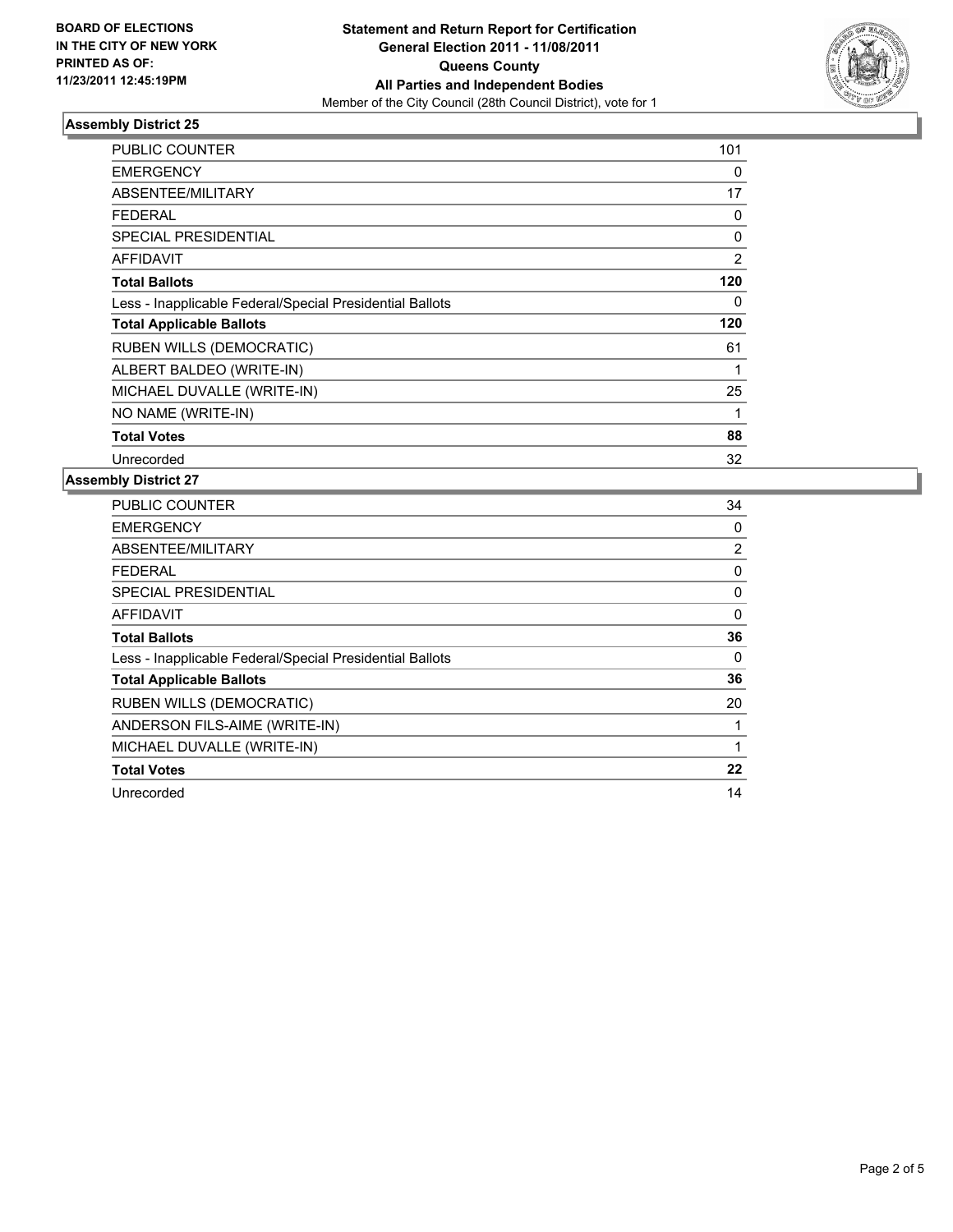

### **Assembly District 31**

| <b>PUBLIC COUNTER</b>                                    | 542 |
|----------------------------------------------------------|-----|
| <b>EMERGENCY</b>                                         | 0   |
| ABSENTEE/MILITARY                                        | 61  |
| <b>FEDERAL</b>                                           | 0   |
| <b>SPECIAL PRESIDENTIAL</b>                              | 0   |
| <b>AFFIDAVIT</b>                                         | 6   |
| <b>Total Ballots</b>                                     | 609 |
| Less - Inapplicable Federal/Special Presidential Ballots | 0   |
| <b>Total Applicable Ballots</b>                          | 609 |
| <b>RUBEN WILLS (DEMOCRATIC)</b>                          | 468 |
| ALLAN JENNINGS (WRITE-IN)                                | 12  |
| CHAW JAMOONA (WRITE-IN)                                  | 1   |
| DAVID KAYODE (WRITE-IN)                                  | 3   |
| MICHAEL DUVALLE (WRITE-IN)                               | 45  |
| MICHAEL QUBALONE (WRITE-IN)                              | 1   |
| NO FIRST/LAST NAME (WRITE-IN)                            | 1   |
| <b>Total Votes</b>                                       | 531 |
| Unrecorded                                               | 78  |

#### **Assembly District 32**

| <b>PUBLIC COUNTER</b>                                    | 2,285          |
|----------------------------------------------------------|----------------|
| <b>EMERGENCY</b>                                         | 0              |
| ABSENTEE/MILITARY                                        | 128            |
| <b>FEDERAL</b>                                           | 0              |
| <b>SPECIAL PRESIDENTIAL</b>                              | $\mathbf{0}$   |
| <b>AFFIDAVIT</b>                                         | 18             |
| <b>Total Ballots</b>                                     | 2,431          |
| Less - Inapplicable Federal/Special Presidential Ballots | 0              |
| <b>Total Applicable Ballots</b>                          | 2,431          |
| RUBEN WILLS (DEMOCRATIC)                                 | 2,099          |
| ALLAN JENNINGS (WRITE-IN)                                | 4              |
| ANYBODY ELSE (WRITE-IN)                                  | 1              |
| DAVID DUVALLE (WRITE-IN)                                 | 2              |
| DAVID KAYODE (WRITE-IN)                                  | 38             |
| EVERLY BROWN (WRITE-IN)                                  | 2              |
| JEEWAN ARON PERSAUD (WRITE-IN)                           | 1              |
| MICHAEL DUVALLE (WRITE-IN)                               | 68             |
| MICKEY MOUSE (WRITE-IN)                                  | 1              |
| NO FIRST/LAST NAME (WRITE-IN)                            | 3              |
| NO NAME (WRITE-IN)                                       | $\overline{2}$ |
| SHAREN WILLIS (WRITE-IN)                                 | 1              |
| <b>Total Votes</b>                                       | 2,222          |
| Unrecorded                                               | 209            |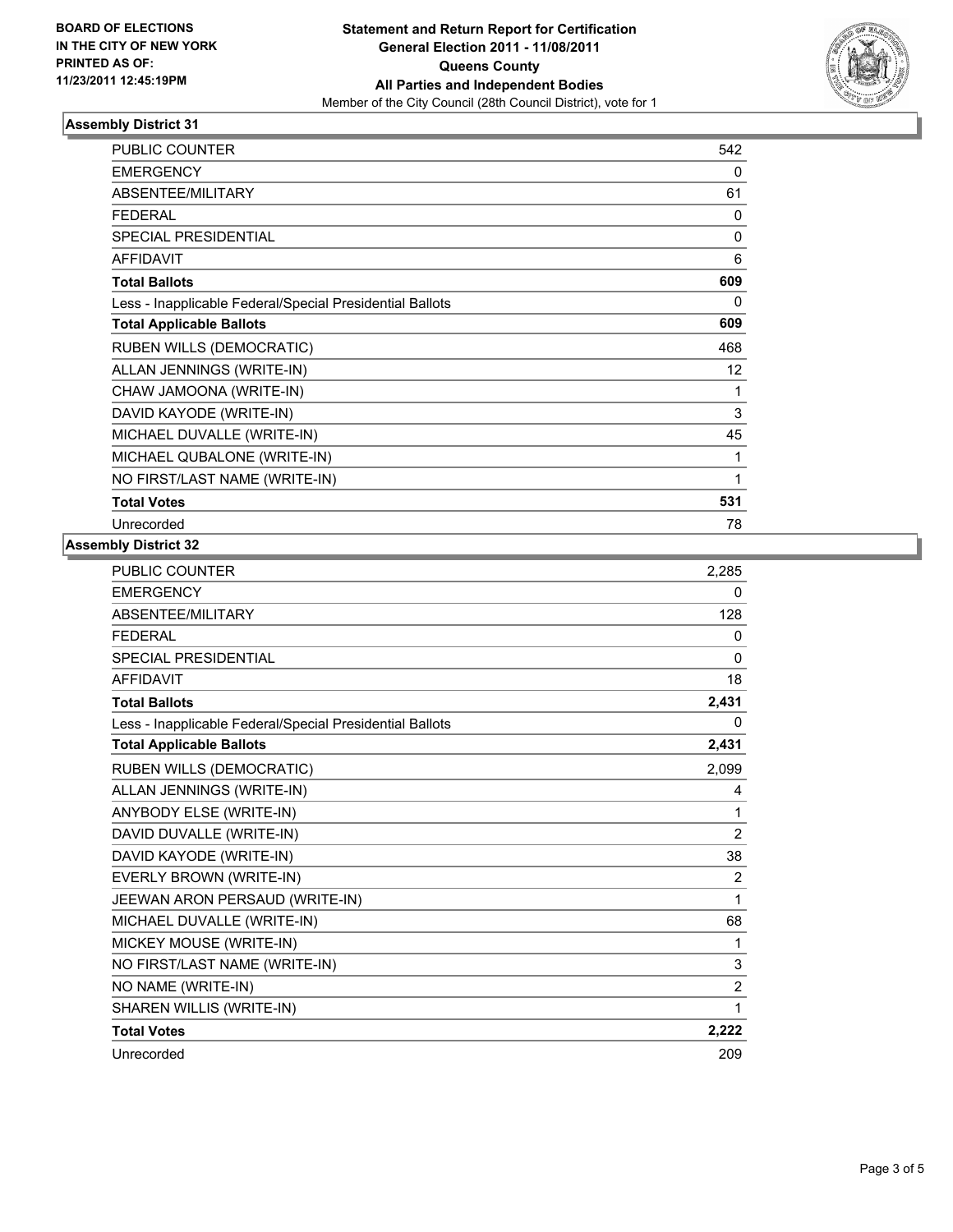

### **Assembly District 38**

| <b>PUBLIC COUNTER</b>                                    | 98       |
|----------------------------------------------------------|----------|
| <b>EMERGENCY</b>                                         | 0        |
| ABSENTEE/MILITARY                                        | 12       |
| <b>FEDERAL</b>                                           | 0        |
| <b>SPECIAL PRESIDENTIAL</b>                              | $\Omega$ |
| <b>AFFIDAVIT</b>                                         | 0        |
| <b>Total Ballots</b>                                     | 110      |
| Less - Inapplicable Federal/Special Presidential Ballots | 0        |
| <b>Total Applicable Ballots</b>                          | 110      |
| RUBEN WILLS (DEMOCRATIC)                                 | 64       |
| MICHAEL DUVALLE (WRITE-IN)                               | 2        |
| MICKEY MOUSE (WRITE-IN)                                  | 1        |
| NATHAN J PERRY (WRITE-IN)                                | 1        |
| NO FIRST/LAST NAME (WRITE-IN)                            | 1        |
| PATRICK WOODS (WRITE-IN)                                 | 1        |
| TERESA WOODS (WRITE-IN)                                  | 1        |
| <b>Total Votes</b>                                       | 71       |
| Unrecorded                                               | 39       |